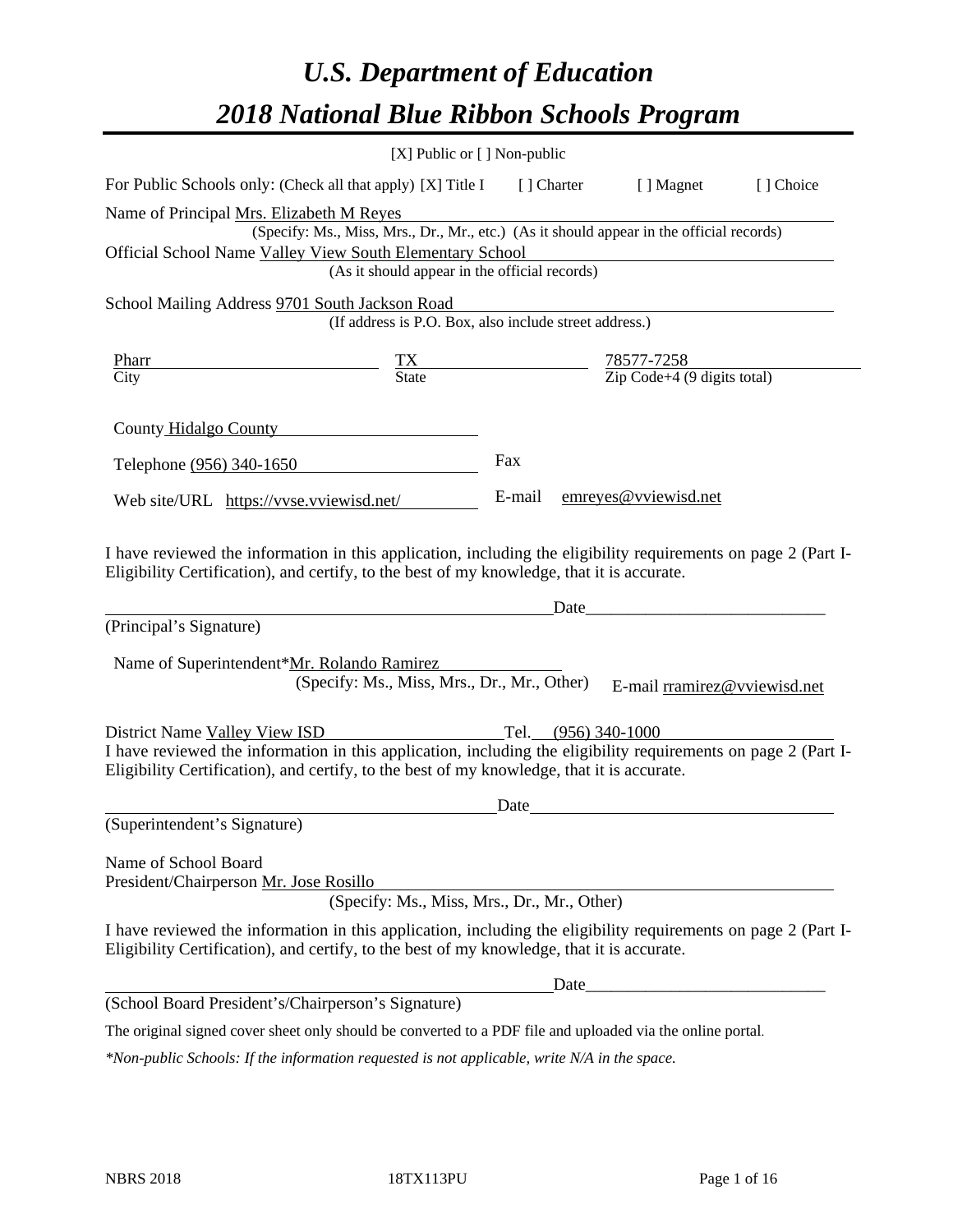The signatures on the first page of this application (cover page) certify that each of the statements below, concerning the school's eligibility and compliance with U.S. Department of Education and National Blue Ribbon Schools requirements, are true and correct.

- 1. The school configuration includes one or more of grades K-12. (Schools on the same campus with one principal, even a K-12 school, must apply as an entire school.)
- 2. All nominated public schools must meet the state's performance targets in reading (or English language arts) and mathematics and other academic indicators (i.e., attendance rate and graduation rate), for the all students group and all subgroups, including having participation rates of at least 95 percent using the most recent accountability results available for nomination.
- 3. To meet final eligibility, all nominated public schools must be certified by states prior to September 2018 in order to meet all eligibility requirements. Any status appeals must be resolved at least two weeks before the awards ceremony for the school to receive the award.
- 4. If the school includes grades 7 or higher, the school must have foreign language as a part of its curriculum.
- 5. The school has been in existence for five full years, that is, from at least September 2012 and each tested grade must have been part of the school for the past three years.
- 6. The nominated school has not received the National Blue Ribbon Schools award in the past five years: 2013, 2014, 2015, 2016, or 2017.
- 7. The nominated school has no history of testing irregularities, nor have charges of irregularities been brought against the school at the time of nomination. The U.S. Department of Education reserves the right to disqualify a school's application and/or rescind a school's award if irregularities are later discovered and proven by the state.
- 8. The nominated school has not been identified by the state as "persistently dangerous" within the last two years.
- 9. The nominated school or district is not refusing Office of Civil Rights (OCR) access to information necessary to investigate a civil rights complaint or to conduct a district-wide compliance review.
- 10. The OCR has not issued a violation letter of findings to the school district concluding that the nominated school or the district as a whole has violated one or more of the civil rights statutes. A violation letter of findings will not be considered outstanding if OCR has accepted a corrective action plan from the district to remedy the violation.
- 11. The U.S. Department of Justice does not have a pending suit alleging that the nominated school or the school district as a whole has violated one or more of the civil rights statutes or the Constitution's equal protection clause.
- 12. There are no findings of violations of the Individuals with Disabilities Education Act in a U.S. Department of Education monitoring report that apply to the school or school district in question; or if there are such findings, the state or district has corrected, or agreed to correct, the findings.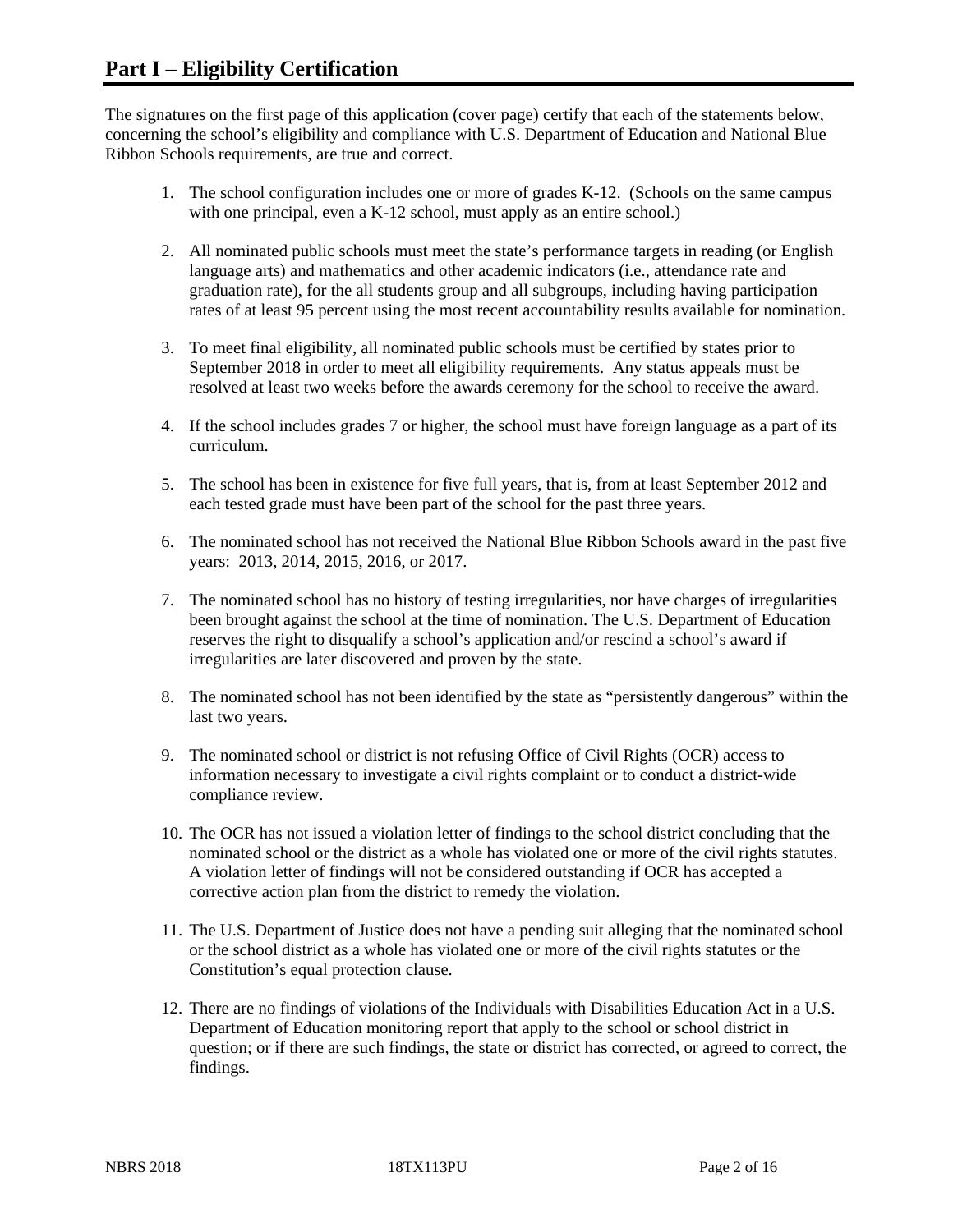# **PART II - DEMOGRAPHIC DATA**

#### **Data should be provided for the most recent school year (2017-2018) unless otherwise stated.**

#### **DISTRICT**

1. Number of schools in the district  $\frac{5}{2}$  Elementary schools (includes K-8) (per district designation): 2 Middle/Junior high schools 1 High schools 0 K-12 schools

#### 8 TOTAL

**SCHOOL** (To be completed by all schools)

2. Category that best describes the area where the school is located:

[] Urban or large central city [X] Suburban [] Rural or small city/town

3. Number of students as of October 1, 2017 enrolled at each grade level or its equivalent in applying school:

| Grade                           | # of         | # of Females | <b>Grade Total</b> |
|---------------------------------|--------------|--------------|--------------------|
|                                 | <b>Males</b> |              |                    |
| <b>PreK</b>                     | 31           | 28           | 59                 |
| $\mathbf K$                     | 29           | 24           | 53                 |
| $\mathbf{1}$                    | 27           | 30           | 57                 |
| 2                               | 29           | 26           | 55                 |
| 3                               | 37           | 23           | 60                 |
| 4                               | 41           | 33           | 74                 |
| 5                               | 0            | $\theta$     | 0                  |
| 6                               | 0            | 0            | 0                  |
| 7                               | 0            | 0            | 0                  |
| 8                               | 0            | 0            | 0                  |
| 9                               | $\theta$     | 0            | 0                  |
| 10                              | 0            | 0            | 0                  |
| 11                              | 0            | 0            | 0                  |
| 12 or higher                    | 0            | 0            | 0                  |
| <b>Total</b><br><b>Students</b> | 194          | 164          | 358                |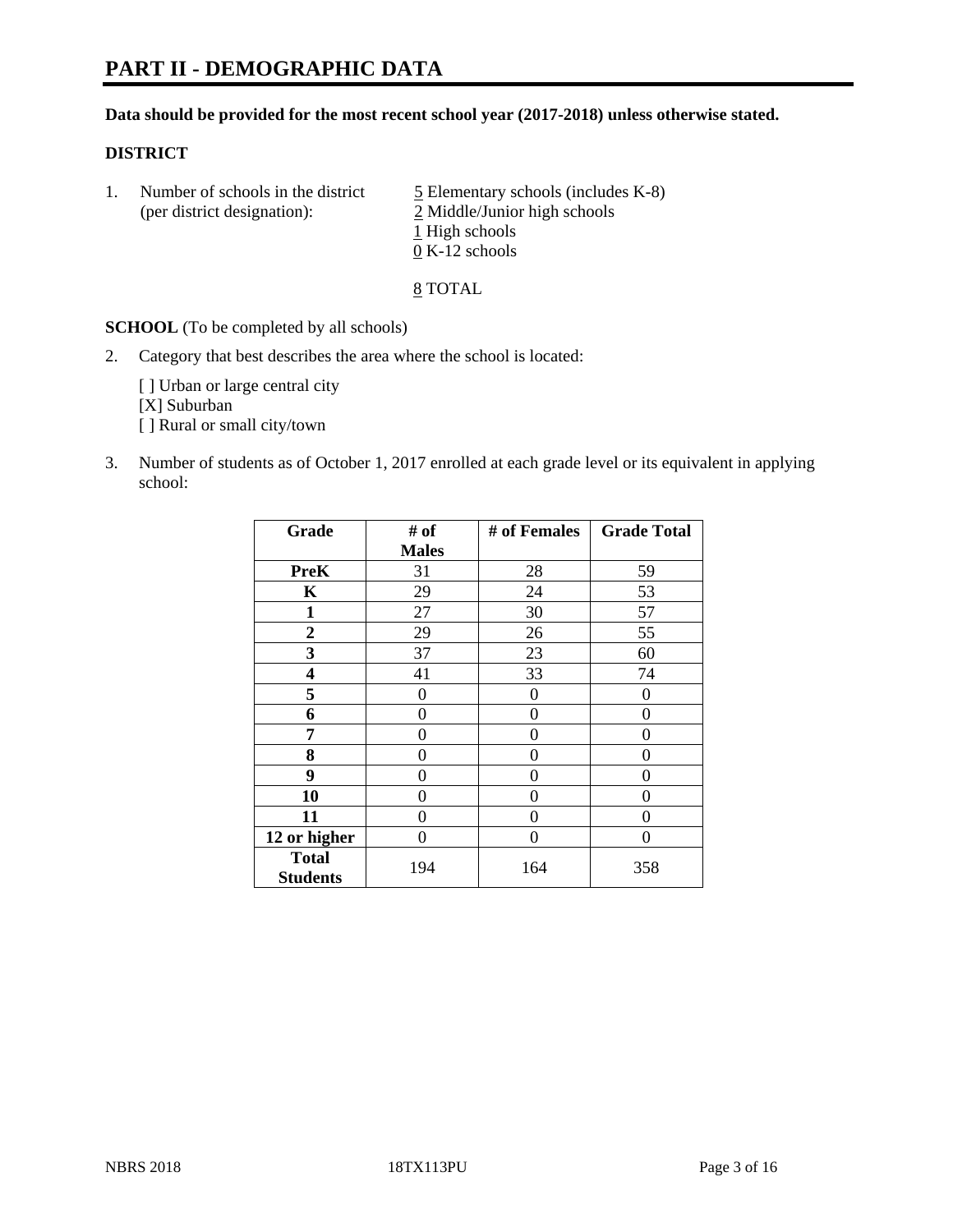the school: 0 % Asian

4. Racial/ethnic composition of  $\qquad 0\%$  American Indian or Alaska Native 0 % Black or African American 99 % Hispanic or Latino 0 % Native Hawaiian or Other Pacific Islander 1 % White 0 % Two or more races **100 % Total**

(Only these seven standard categories should be used to report the racial/ethnic composition of your school. The Final Guidance on Maintaining, Collecting, and Reporting Racial and Ethnic Data to the U.S. Department of Education published in the October 19, 2007 *Federal Register* provides definitions for each of the seven categories.)

5. Student turnover, or mobility rate, during the 2016 – 2017 school year: 12%

If the mobility rate is above 15%, please explain.

This rate should be calculated using the grid below. The answer to (6) is the mobility rate.

| <b>Steps For Determining Mobility Rate</b>         | Answer |
|----------------------------------------------------|--------|
| (1) Number of students who transferred to          |        |
| the school after October 1, 2016 until the         | 22     |
| end of the 2016-2017 school year                   |        |
| (2) Number of students who transferred             |        |
| <i>from</i> the school after October 1, 2016 until | 22     |
| the end of the 2016-2017 school year               |        |
| (3) Total of all transferred students [sum of      | 44     |
| rows $(1)$ and $(2)$ ]                             |        |
| (4) Total number of students in the school as      | 364    |
| of October 1, 2016                                 |        |
| (5) Total transferred students in row (3)          | 0.12   |
| divided by total students in row (4)               |        |
| $(6)$ Amount in row $(5)$ multiplied by 100        | 12     |

6. English Language Learners (ELL) in the school:  $89\%$ 

317 Total number ELL

Specify each non-English language represented in the school (separate languages by commas): Spanish

7. Students eligible for free/reduced-priced meals: 100 % Total number students who qualify: 358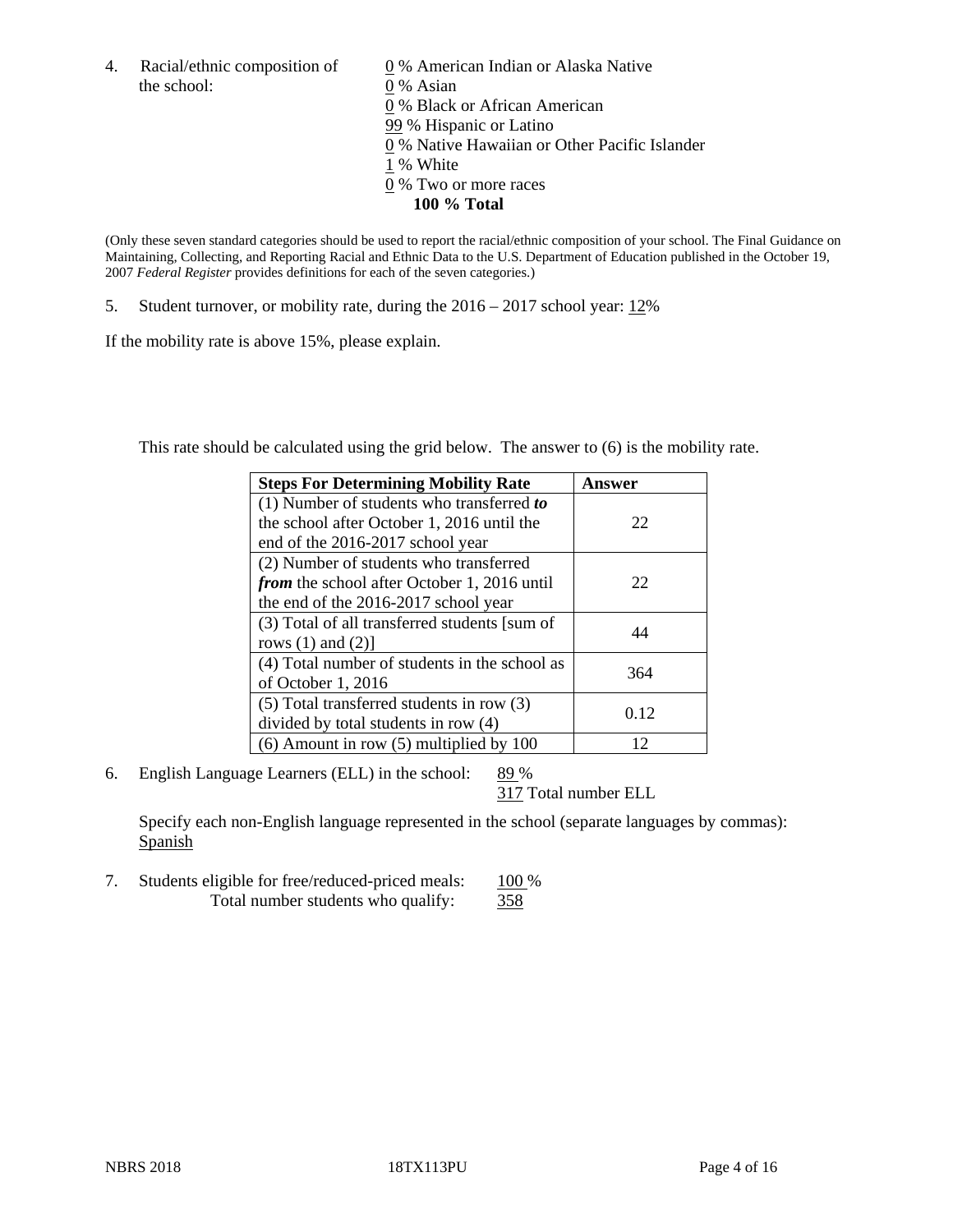22 Total number of students served

Indicate below the number of students with disabilities according to conditions designated in the Individuals with Disabilities Education Act. Do not add additional conditions. It is possible that students may be classified in more than one condition.

| 1 Autism                           | 0 Multiple Disabilities                 |
|------------------------------------|-----------------------------------------|
| 0 Deafness                         | 0 Orthopedic Impairment                 |
| 0 Deaf-Blindness                   | 2 Other Health Impaired                 |
| 0 Developmentally Delayed          | 7 Specific Learning Disability          |
| 0 Emotional Disturbance            | 17 Speech or Language Impairment        |
| $\underline{0}$ Hearing Impairment | 0 Traumatic Brain Injury                |
| 0 Intellectual Disability          | 0 Visual Impairment Including Blindness |

- 9. Number of years the principal has been in her/his position at this school:  $1$
- 10. Use Full-Time Equivalents (FTEs), rounded to nearest whole numeral, to indicate the number of school staff in each of the categories below:

|                                                                                                                                                                                                                                | <b>Number of Staff</b>      |
|--------------------------------------------------------------------------------------------------------------------------------------------------------------------------------------------------------------------------------|-----------------------------|
| Administrators                                                                                                                                                                                                                 | $\mathcal{D}_{\mathcal{A}}$ |
| Classroom teachers including those<br>teaching high school specialty<br>subjects, e.g., third grade teacher,<br>history teacher, algebra teacher.                                                                              | 24                          |
| Resource teachers/specialists/coaches<br>e.g., reading specialist, science coach,<br>special education teacher, technology<br>specialist, art teacher, etc.                                                                    | $\mathfrak{D}$              |
| Paraprofessionals under the<br>supervision of a professional<br>supporting single, group, or classroom<br>students.                                                                                                            | 9                           |
| Student support personnel<br>e.g., guidance counselors, behavior<br>interventionists, mental/physical<br>health service providers,<br>psychologists, family engagement<br>liaisons, career/college attainment<br>coaches, etc. | $\mathcal{D}_{\mathcal{A}}$ |

11. Average student-classroom teacher ratio, that is, the number of students in the school divided by the FTE of classroom teachers, e.g.,  $22:1$  15:1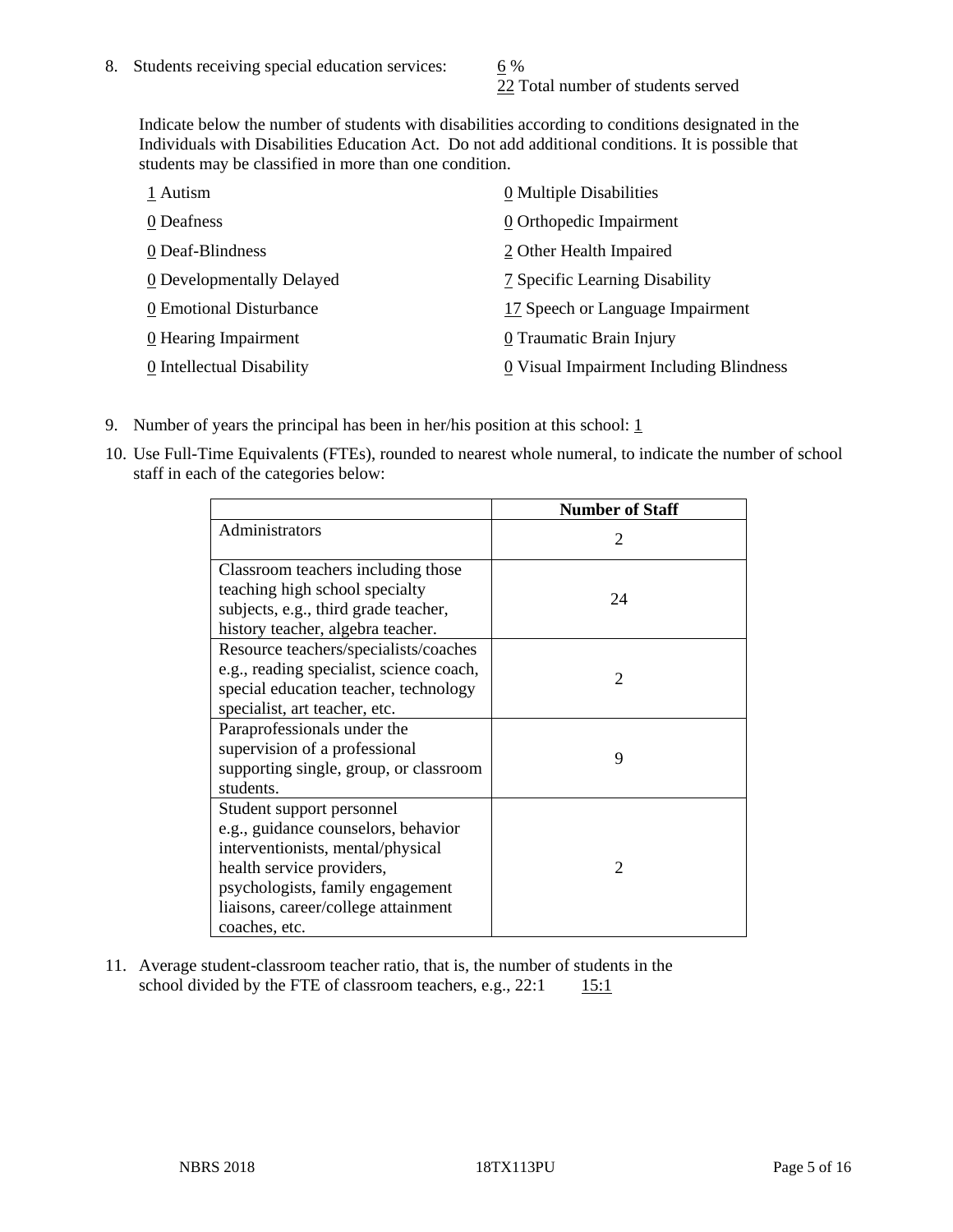12. Show daily student attendance rates. Only high schools need to supply yearly graduation rates.

| <b>Required Information</b> | 2016-2017 | 2015-2016 | 2014-2015 | 2013-2014 | 2012-2013 |
|-----------------------------|-----------|-----------|-----------|-----------|-----------|
| Daily student attendance    | 98%       | 98%       | 95%       | 98%       | 98%       |
| High school graduation rate | 0%        | 0%        | 0%        | 0%        | 0%        |

#### 13. **For high schools only, that is, schools ending in grade 12 or higher.**

Show percentages to indicate the post-secondary status of students who graduated in Spring 2017.

| <b>Post-Secondary Status</b>                  |    |
|-----------------------------------------------|----|
| Graduating class size                         |    |
| Enrolled in a 4-year college or university    | 0% |
| Enrolled in a community college               | 0% |
| Enrolled in career/technical training program | 0% |
| Found employment                              | 0% |
| Joined the military or other public service   | 0% |
| Other                                         |    |

14. Indicate whether your school has previously received a National Blue Ribbon Schools award. Yes No X

If yes, select the year in which your school received the award.

15. In a couple of sentences, provide the school's mission or vision statement.

Provide a quality education to ensure academic success for all students and prepare them to be the finest leaders of tomorrow.

16. **For public schools only**, if the school is a magnet, charter, or choice school, explain how students are chosen to attend.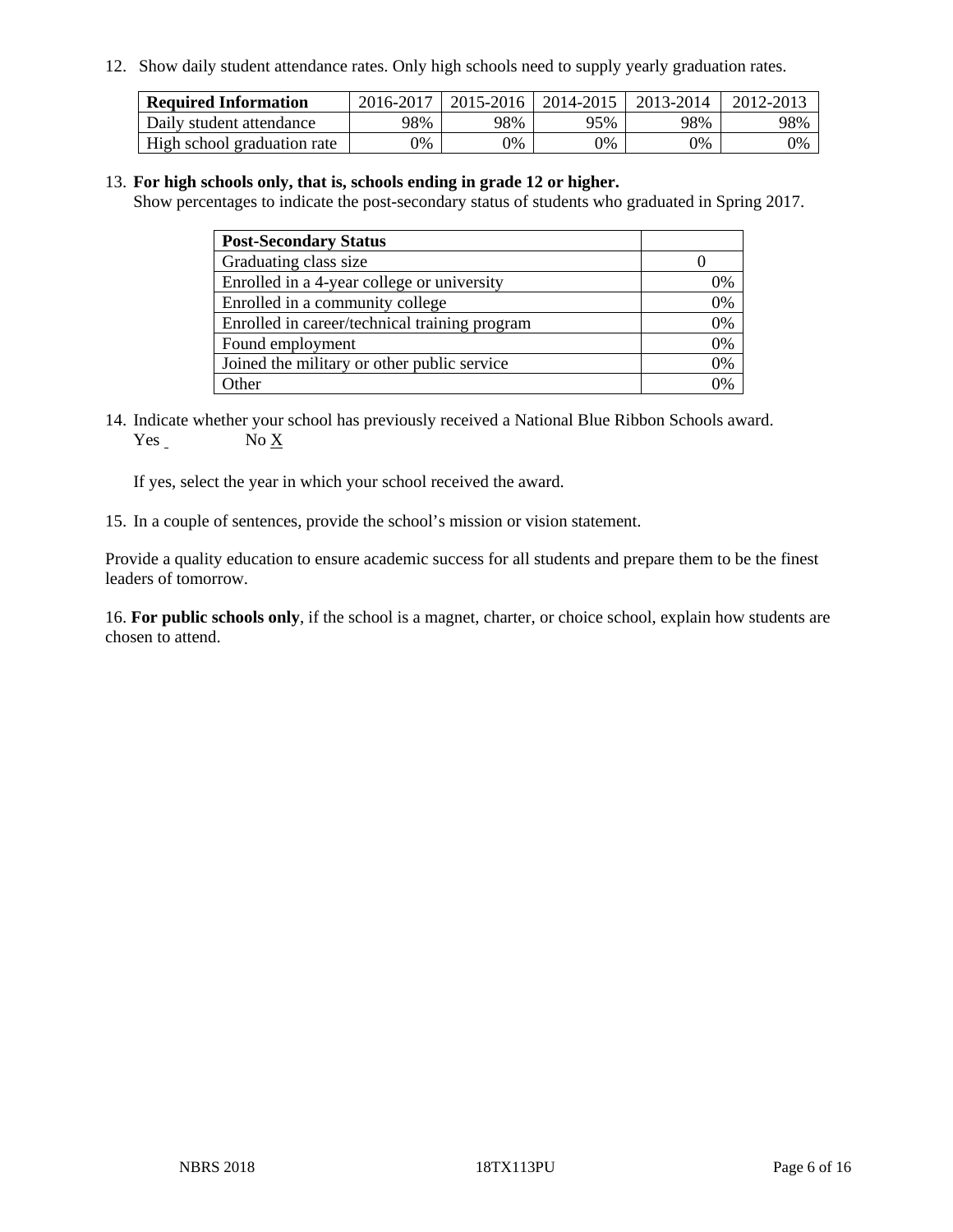# **PART III – SUMMARY**

Valley View South Elementary (VVSE) is situated about a mile from the Rio Grande River in the city of Hidalgo, in the southernmost area of Texas. The school has been serving students in grades prekindergarten through fourth since it opened in 2006. The proximity to the US-Mexico border has an impact on the population the school serves. Students bring their distinctive prior knowledge base and cultural heritages making VVSE a unique place to learn. As the data show, 89.84% of the student population is identified as English language learners (ELL) and 91.06% is classified as economically disadvantaged. Despite the challenges they encounter in this low socioeconomic area, teachers and students strive for excellence in every educational aspect. The vibrant Mexican and Mexican-American cultures of the community provide VVSE with ample learning opportunities in the classroom to help students expand their academic and social development.

VVSE has a history of high achievement in every academic area, as evidenced by the many recognitions and awards the school has received since it opened its doors. It has been recognized by the Texas Education Agency (TEA) as an Exemplary School and has received the state's highest recognition possible of Met Standard with Distinctions. VVSE has received distinctions in Academic Achievement in English Language Arts, Reading and Mathematics, Top 25 percent on Student Progress, Closing the Gap, and in Postsecondary Readiness. The campus was named a Texas Honor Roll school for two consecutive years. It has won the "Best Elementary School" in the Reader's Choice Award, a competitive award selected by readers of a local newspaper that recognizes a school's achievements. Individual student awards include the "Being Bilingual Writing Essay Contest" given by the Texas Association of Bilingual Education Association and the Healthy Habits Watermill Express/H-E-B essay contest winners. As part of a project to promote student collaboration, enhance self-esteem and incorporate educational standards, students have also become published authors.

The culture of success has been instilled in students, and they strive for excellence. The campus offers a variety of programs to ensure academic achievement for all students. Programs include tutorials, Tiger Star Reader program, and Reading, Math and Writing Camps. Students attend tutorial sessions after school Monday through Thursday and are provided enrichment instruction as an extension to the school day. The Tiger Star Reader program motivates students to read more, which helps build fluency and comprehension. Students are encouraged to meet their goals of becoming Tiger Star Readers or Tiger Super Star Readers. This program also helps to enhance the students' love of reading. Camps are offered at the end of the school day on Fridays as a fun and innovative way to extend learning. Activities provide for different learning styles in preparation for the state-mandated exams in reading, math, and writing. The school's commitment to providing a rigorous, student-centered learning environment has helped each child prepare for society's evolving challenges. Teachers are equipped with the necessary tools to provide all students an equal opportunity to reach academic success. They actively participate in research-based professional development and in creating the district's curriculum. In addition, systems are in place to progress monitor and identify struggling students. Teachers work with targeted students on a one-on-one basis to provide assistance, reinforce academic skills, and ensure students perform well on standardized assessments. Teachers also hold parent-teacher meetings before, during, and after school to discuss individualized student action plans.

Strategies that support students' emotional development include counseling classes each week, individual counseling sessions, and daily words of wisdom during morning announcements. Students' physical development is supported by daily physical activity and with the provision of well-balanced nutritional meals.

Communication among all stakeholders is critical to VVSE's student achievement. Constant and consistent contact with parents is crucial to the campus's success. This robust communication has encouraged parents to feel welcome in school at all times and to voice their concerns when necessary. VVSE continually holds activities that promote parent involvement such as festivals, Parent Teacher Organization (PTO) meetings, literacy nights, Donuts with Dad, Muffins with Mom, Breakfast with Grandparents and other events that bring the school and community together.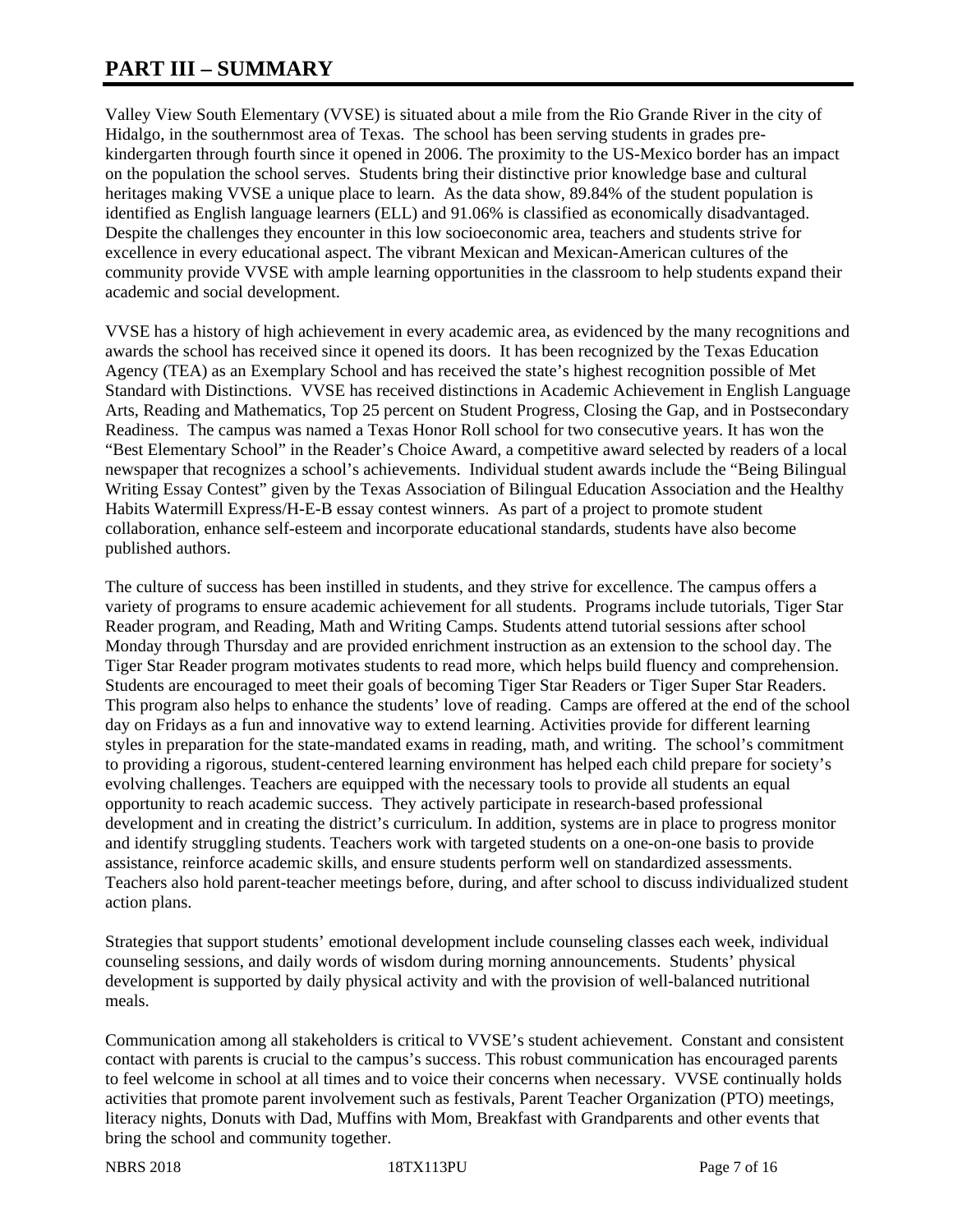An array of school activities and functions contribute to the school's social and cultural attributes. Students participate in every PTO Meeting with artistic displays and performances dealing with academic and cultural themes, such as national holidays, patriotic events, and special events. The PTO provides students with gifts for Halloween, Christmas and El Día Del Niño (Children's Day), a Mexican holiday recognized by many in our community. Both VVSE and its PTO work together to acknowledge student successes.

VVSE's educational philosophy of creating the best leaders of tomorrow has made a significant impact on the community, especially in the hearts of the students. The school's success is a result of the dedication of all stakeholders who have the best interest of students as their priority.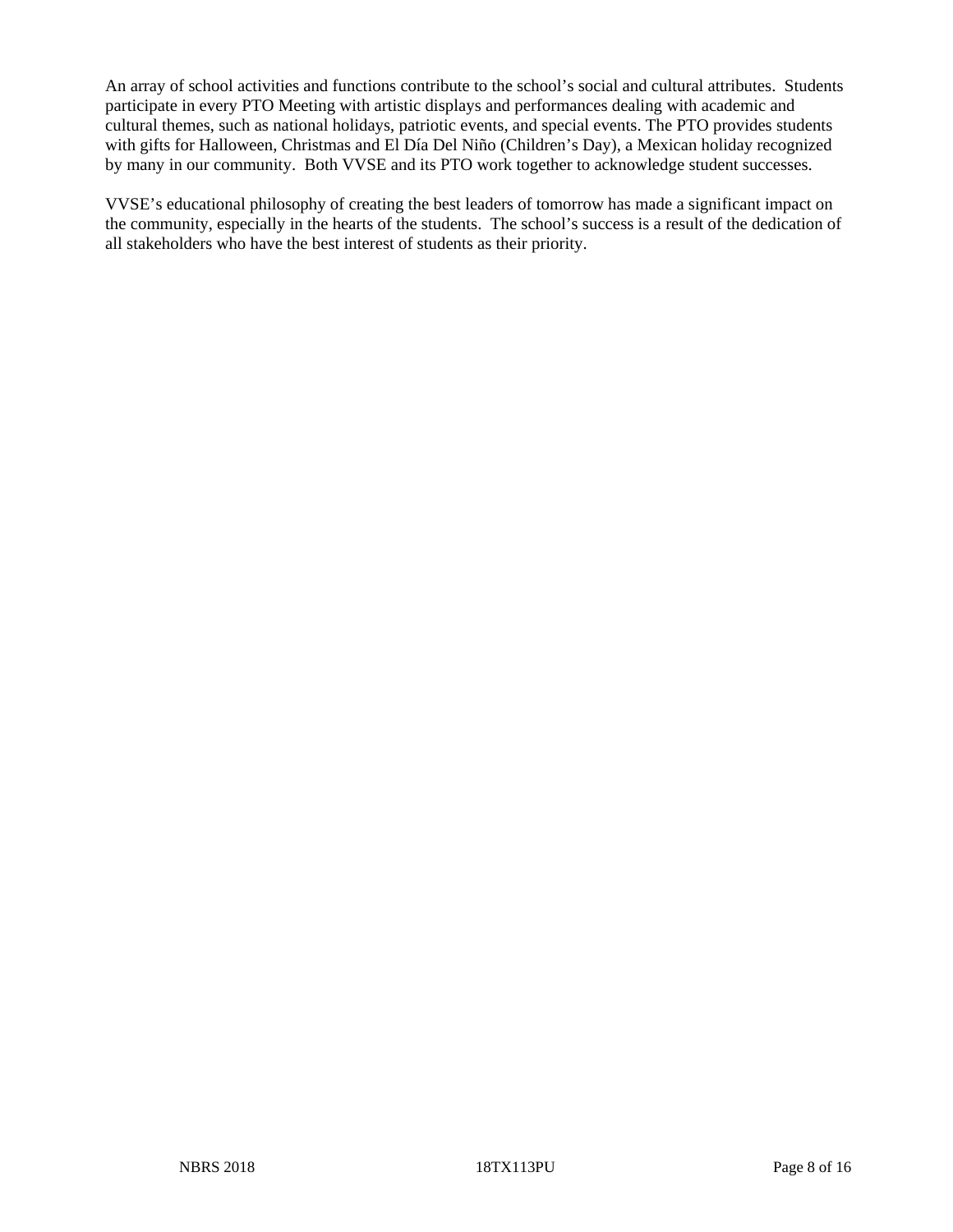## **1. Core Curriculum:**

The Valley View South Elementary curriculum incorporates the Texas Essential Knowledge and Skills (TEKS) in all subject areas. The teacher-created lesson plans and study guides are key elements in preparing students for state assessments and advanced learning. Flexible learning environments and a variety of resources allow students to work on various tasks to meet goals and readiness levels. Students are exposed to different teaching styles, activities, and technology programs to support learning. It is the goal of VVSE that all students attain mastery and achieve college readiness on state assessments. Curriculum implementation is overseen directly by campus administrators to monitor the effectiveness of instructional delivery as it relates to student mastery of state standards.

The Language Arts curriculum is aligned to the TEKS and customized to meet the needs of the student population served. Since reading is fundamental to a student's academic success, it has been embedded in all content areas across grade levels. The foundation skills start in pre-kindergarten with letter recognition, phonics, phonemic awareness, and comprehension. In first grade, reading skills are taught through a spiraling approach to improve student performance in all areas. VVSE targets instruction that includes strategies such as student read alouds, daily reading, and vocabulary development. Teachers incorporate reading activities, such as the use of interactive journals, rigorous questioning techniques, novels, and computer-assisted instructional programs. Teacher-created lesson plans utilize online materials as resources to increase student literacy. Focusing on the population served, VVSE teaches literacy skills in Spanish to many students before transferring those skills into English. The emphasis on native language mastery facilitates the transfer of skills in the acquisition and development of English, and its effectiveness is demonstrated by high achievement scores in English.

The math curriculum is aligned to TEKS and connects mathematical skills and real-world situations to which all VVSE learners can relate. The program is reinforced and enhanced through sustained, targeted staff development and researched-based supplemental materials, including computer-assisted programs. VVSE ensures that students develop basic math facts, concept attainment, and problem-solving skills, which extend to more complex meaningful applications. Learners build their knowledge through concrete activities, which is the basis for a strong foundation in abstract concepts. Working in learning centers, students apply skills that target different learning styles. Students collaborate with peers to create and solve problems, which helps them solidify concepts at high levels and gain deeper levels of learning. The immediate feedback from ongoing assessments provides students with positive comments on progress and allows teachers to identify areas that need to be readdressed.

With a focus on scientific investigation and reasoning, the staff-created VVSE science curriculum is TEKS based and provides access to digital media and innovative resources that are useful for teachers in the classroom and student-friendly for practice at home.

All students attend science laboratory weekly. There, students conduct hands-on experiments and produce artifacts that reinforce the skills acquired during the week in the classroom. Students practice critical thinking skills by gathering their own data and by making their own decisions in their science experiments. Student projects are showcased weekly in the lab and in the annual science fairs. Students incorporate Science, Technology, Engineering, and Mathematics (STEM) activities and implement deep inquiry and research as they offer solutions to team challenges in classroom, campus, and district competitions.

VVSE's social studies curriculum provides TEKS-based lessons targeting history, geography, economics, government, citizenship, and culture across all grade levels. These standards foster students' understanding and working knowledge of foundation skills that include the study of self, home, family, and classroom to establish responsible citizenship. Students receive a weekly classroom newspaper that includes colorful and engaging features. It contains support resources such as images, read-along audio, and videos related to all student expectations in social studies. Students learn about the history of Texas and our nation as they engage in discussions of past and current events and civic duties. Students at each grade level are exposed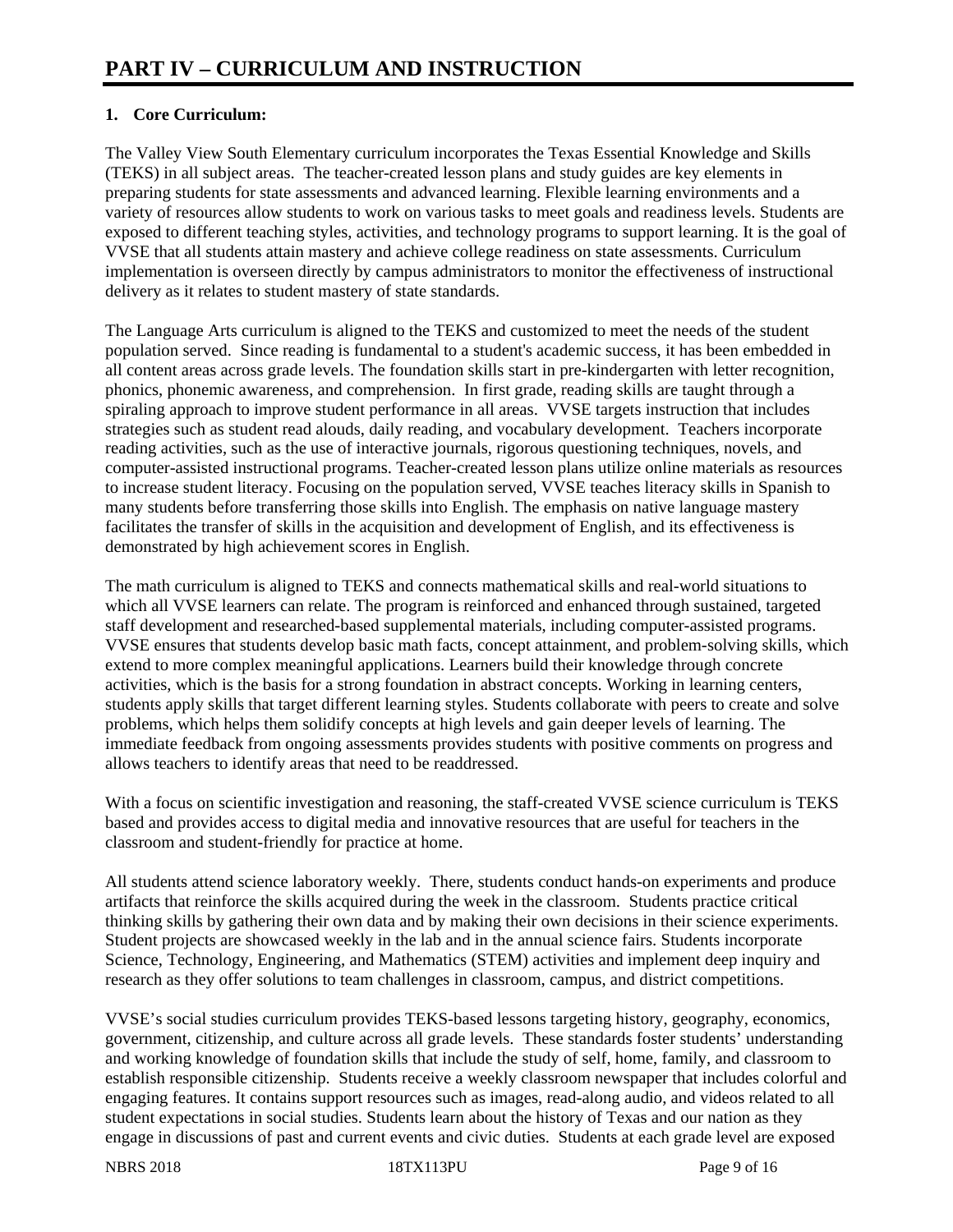to a designated virtue. During morning announcements, the principal reminds students of moral principles such as respect, diligence, self-control, honesty, integrity and how to conduct themselves properly.

VVSE offers a three- and four-year-old pre-kindergarten (PK) program comprised of Spanish and English language arts, math, science, social studies, English as a second language, physical education and computer lab classes. Social and emotional well-being is addressed throughout all academic areas. The PK program prepares students for the rigors of primary school by positively impacting their academic performance. The PK curriculum is vertically aligned to the subsequent grade levels kindergarten through four. Students who have participated in the VVSE PK program are exposed to the basic prerequisite knowledge and skills to be better prepared for the next grade level and have demonstrated high levels of success, which is evident in ongoing assessment data.

#### **2. Other Curriculum Areas:**

The Fine Arts program has the Texas Essential Knowledge and Skills (TEKS) embedded into core-subject areas in the PK through fourth-grade curricula. Music is taught through rhythm, movement, and vocal intonation in the lower grade levels, while upper grade-level students continue those practices and move into creating rhythmic phrases through improvisation and composition. Students at all grade levels dramatize poems and curriculum-based stories while integrating music, creative movement, and visual components into their dramatic play. Art lessons include the identification of elements, such as line, shape, color, texture, and form, and integrate ideas drawn from the students' life experiences to create original works of art. PK through fourth-grade student displays at monthly parent meetings and daily activities demonstrate mastery of their arts, music, and fine arts learning. Moreover, campus and district challenges require demonstrations of students' visual arts models, drawings, paintings, and projects that express their artistic knowledge and strengths.

In Physical Education (PE), students from PK through fourth grade are actively engaged in daily exercises targeting TEKS objectives that help improve their level of physical fitness and health development. Students participate daily in structured and organized recess time that includes cooperative play centers. PE faculty present weekly health topics that include personal health, hygiene, and nutrition. Reading knowledge and skills are reinforced in PE class as students recite the alphabet and vowels during exercises. Math skills are incorporated into PE classes by using counting, skip counting, and reciting multiplication facts during daily warm-up drills. VVSE offers a series of programs that address physical and health development, such as health, nutrition presentations and sports camps and leagues that include gymnastics, basketball, flag football, track, and volleyball to engage student interest in sports and to improve their fine and gross physical-motor skills.

Technology is utilized in core content curriculum as a teaching and learning tool. Technology TEKS require the use of higher-order-thinking skills through the implementation and integration of technology applications. Students are actively involved in creating technology projects that are displayed at community events and school technology fairs. Students access a multitude of curriculum-aligned applications that supplement daily instruction. The campus is equipped with computer labs used by students from PK to fourth grade weekly as extensions to the classrooms. Teachers utilize interactive boards, digital projectors, document readers, computers, and various types of mobile devices to enhance the delivery of instruction daily. The use of interactive technology has been essential to spark student interest in classroom activities and extended summer programs, such as Kids in College, which promotes technology and career awareness.

The library is an additional resource that promotes literacy and is utilized as a crucial hub where students, staff, and parents gather to read literature and conduct research that addresses English Language Arts and Reading TEKS. The Tiger Star Reading program, which awards points for books read and motivates students to read regularly, is managed by the library. This program promotes literacy by motivating students to meet individual and school-wide goals. Students are excited about the program and work diligently to achieve and surpass designated reading goals every six weeks. Administrators work closely with library staff to make reading material readily available to students all day, every day. As students begin their day at VVSE and wait for their daily routines to begin, they have the opportunity to read in the library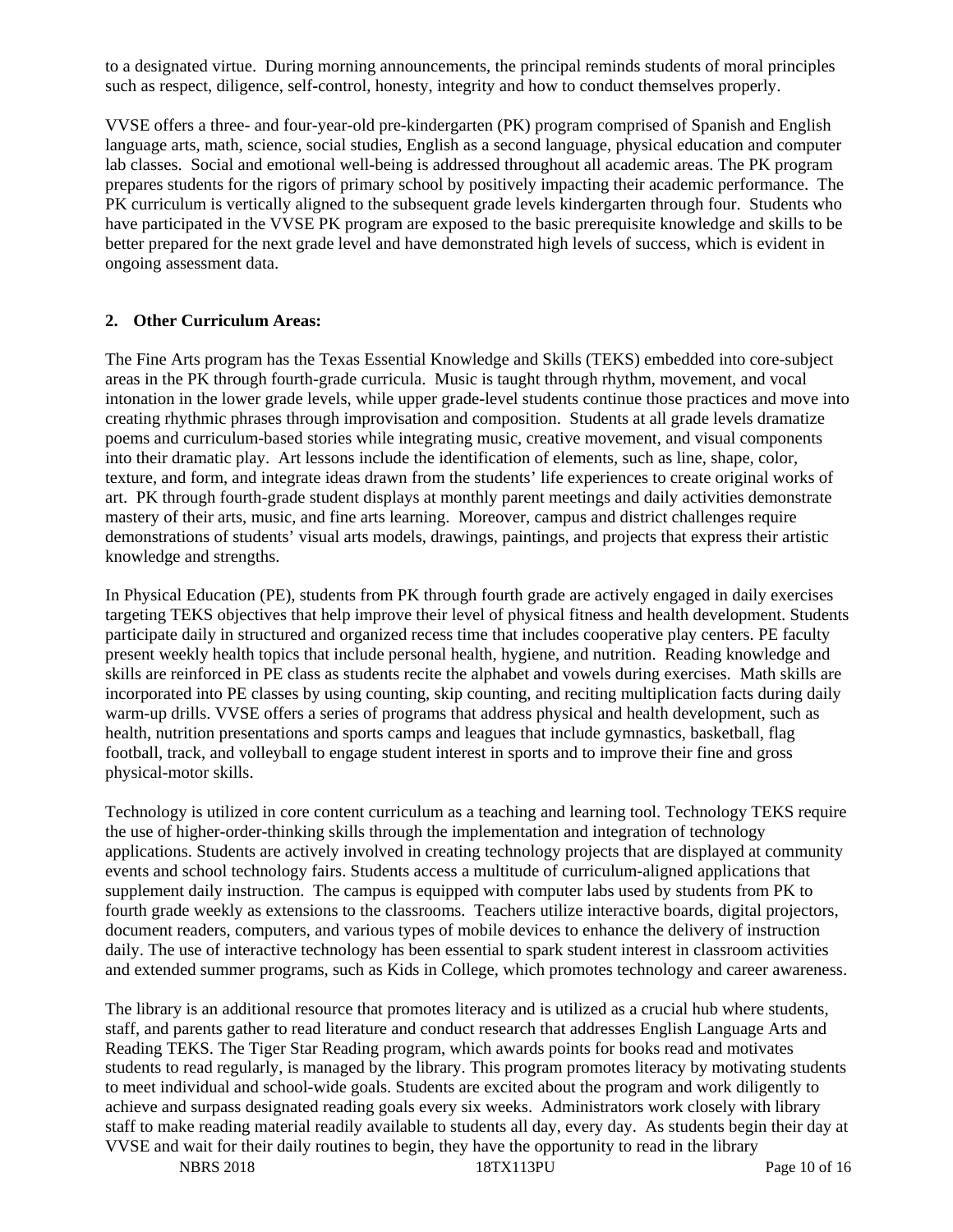accompanied by parents/guardians or to read as they wait by their classrooms. Staff on duty provide carts with reading materials and monitor that all students read. Students may also report to two labs made available to them for accessing online reading programs or for testing on material already read. Additionally, students are scheduled to attend the library once a week and reading lab during recess time. Campus-wide read-a-thons and after-school literacy nights are held regularly. Read Across America is celebrated every year with students participating in activities such as dressing up as a book character or reading their favorite books throughout the week. Reading for pleasure is encouraged and supported by having students and parents participate in programs offered by local businesses.

#### **3. Instructional Methods, Interventions, and Assessments:**

VVSE uses a variety of instructional methods to enhance student learning. One instructional method used schoolwide at VVSE to strengthen student learning is the consistent display and discussion of content and language objectives. These clearly written, student-friendly objectives provide students with the understanding of skills and content to be covered. Teachers and staff make content and language objectives visible and available for all students. Objectives begin with clear, measurable goals and state the weekly skill for each subject. Teachers orally review their content and language objectives throughout all lessons, and students participate in the reading and explanation of the objectives as well. The content objective tells what students will learn, and the language objective explains how the students will learn and or demonstrate their mastery of the lesson through listening, speaking, reading, and/or writing. Comprehension of content and language objectives is crucial for all students in the understanding and mastery of daily instruction. This practice has shown to be effective in that exceptional and struggling students alike are able to maintain their focus and achieve lesson expectations.

Learning centers are utilized in classrooms across all grade levels. This approach relies heavily on studentcentered instruction and makes use of hands-on, interactive, cooperative learning groups that target all learning styles. VVSE data have shown that use of learning centers leads to high achievement for all students. The centers are beneficial for diverse learners, since students have increased opportunities that allow for learning utilizing all cognitive styles. This approach permits teachers to responsively instruct individuals and assist small groups of students according to their needs.

The process of prescribing interventions begins with an extensive data item analysis conducted by campus staff. An action plan is devised to target specific concepts and to provide additional assistance to lowperforming students. This plan is shared with parents to make them aware of promotion requirements, to set individual goals, and to prepare written agreements to help students improve their academic results. These student contracts have demonstrated to be a forceful approach in improving student achievement. Interventions are used to closely monitor students' academic progress and to set incremental goals to ensure high levels of student learning and achievement. Strategies include individually prescribed computer lessons, student mentoring, teacher mentoring, and administrator assistance in classrooms. The mentoring practice requires that a small group of third- and fourth-grade students be assigned to faculty in PK through second grades and auxiliary staff. This helps to ensure that everyone is held accountable for state assessment scores. Mentors meet with their students at least weekly to discuss progress and what needs to be done in order to achieve their goals. Mentoring students directly in this way has helped with improved test scores, as evidenced by the growth in each subsequent assessment. VVSE uses many tools and approaches to close the achievement gap. Teachers are assigned to team teach, whereby they work with individuals or small groups of children to focus on weak student performance areas. Team-teaching classes are held daily when necessary, and parent meetings are held periodically to discuss their children's progress. Parents attend reading, math and writing camps and participate along with their children in the learning centers. VVSE has experienced success, in no small measure, because all stakeholders do their part to help struggling students.

Experienced teachers in content areas assist with the tiered instruction during the Reading Intervention program and math team-teaching periods. Parents and teachers are members of committees who monitor progress and make educational decisions for students in RTI, 504, LPAC, and Special Education. Members meet periodically to determine the needs of at-risk students and recommend applicable programs, such as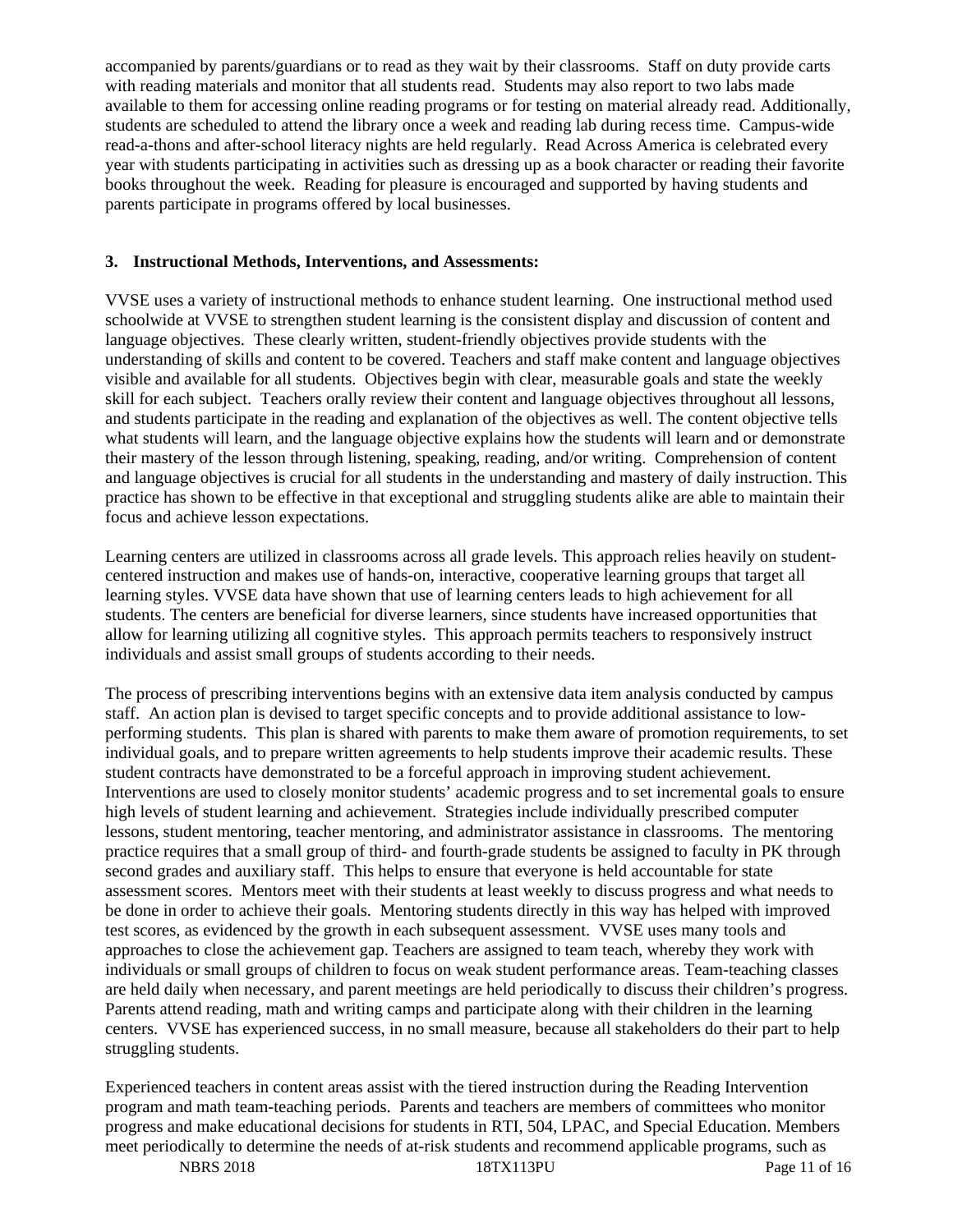tutoring, intervention and enrichment classes. Committees conference with classroom teachers regularly and together they use local and state assessment data to determine research-based services and assign lessons to improve students' skills.

The school uses a variety of assessment data to analyze the students' overall performance. These data include diagnostic exams, teacher-created progress tests, weekly and six-week assessments, released state assessments, benchmarks and various checklists. Moreover, the following are reviewed to gain more insight into student progress and needs: progress reports, report cards, daily attendance, student participation in tutorials and teacher observations. Administrators and teachers conduct thorough item-analysis of all assessment data to assure they are administering the appropriate instructional methods and interventions for student success.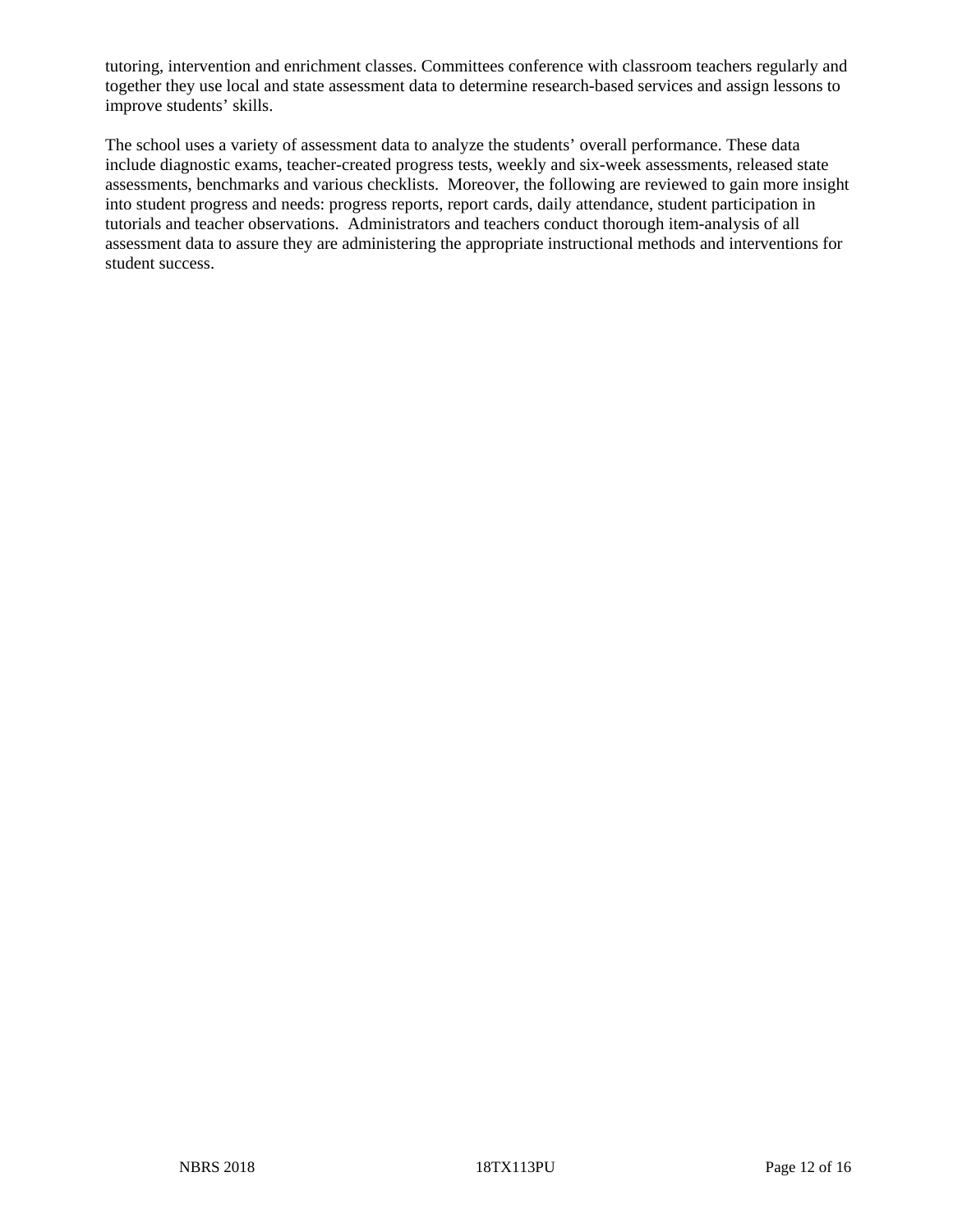#### **1. School Climate/Culture:**

At Valley View South Elementary, promoting a positive climate and a nurturing culture is important to the success of its students, and students are empowered to make their own choices for personal and academic growth. The staff understands that celebrating students' successes will lead to increased student achievement. By providing incentives such as classroom participation points, "Tiger Bucks" reward tickets, or positive notes to parents and caregivers, students take on a competitive, but collegial, spirit. In addition to redeeming their reward tickets and points for a variety of items at the "Tiger Mall Store", academic success is also acknowledged and celebrated every six weeks during awards assemblies. Rewarding students for their hard work has proven to be an effective way to motivate students and increase academic engagement.

Communication with parents and the community is an integral element for the success of the students at VVSE. The administration, teachers, and staff use a communication application to connect with parents and students by sharing classroom performance photos, delivering messages, dispersing school announcements about upcoming events, and giving parents a glimpse into the day-to-day activities in their children's classrooms. Parents are also able to share their concerns and comments with staff using this application. Parents, teachers, and administrators take part in school celebrations such as the annual Fall Festival Costume Parade, Veteran's Day, Christmas Program, Día del Niño, Mother's Day, and Literacy Events as a way to unite the school and community.

The sense of belonging is an important part of the success that VVSE has achieved. The school provides a safe zone for students. They know that they may approach any school staff member for assistance. Administration provides a vehicle for students to reach out when they feel unwelcome, bullied, or threatened. Programs such as the Peer Assisted Leader Students (PALS) and the online anti-bullying initiative focus on students' social-emotional and academic growth.

Valley View South Elementary believes that meeting the needs of the faculty and supporting them throughout the school year will increase student achievement. Weekly meetings with administrators offer teachers opportunities to voice concerns, discuss student progress, curriculum needs and to be active participants in the decision-making process. These conversations create a positive environment in which teachers feel valued and appreciated. Activities such as hosting staff luncheons, issuing "Golden Tickets", treating the staff to "Spa Days", highlighting staff members in the "Weekly Tiger Spotlight", all serve to acknowledge their hard work.

### **2. Engaging Families and Community:**

At Valley View South Elementary (VVSE), family and community engagement is crucial to student success and ongoing school improvement. The school year kicks off with "Round-Up," an event at which new students are invited into the VVSE family. As classes begin, parents have already visited their children's classrooms and connected with teachers, administrators and support staff at the "Meet the Teacher Night" held before the first day of school. At this event, parents and students take time to ask the questions they may have regarding classroom expectations and procedures, grading policies, teacher contact information, or they may voice any other concern. Establishing an open-door culture helps VVSE build relationships with parents and maintain student engagement.

Teachers also understand the importance of fostering a positive relationship with parents and the community. Throughout the year, they work alongside parents to build support systems for students. Teachers and administrators are always available for parent conferences or phone calls to address student concerns directly. Staff members have implemented various ways in which they have made communication with parents more accessible. Teachers also use an online communication application to connect with parents and students by sharing photos, videos, and messages throughout the instructional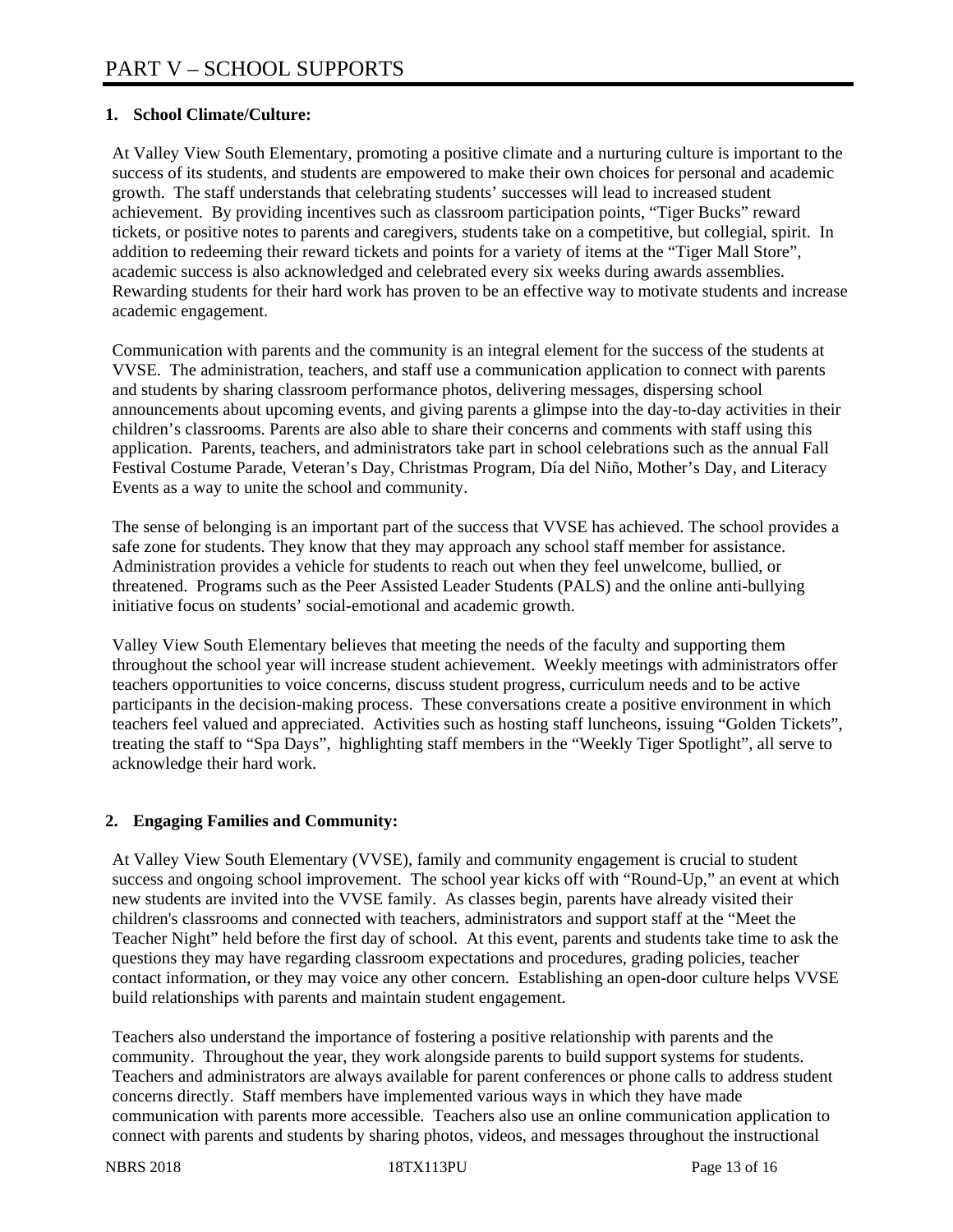day. It also allows parents and teachers to provide feedback and answer questions, even after school hours. Assessment results and daily grades, along with positive notes of students' progress and academic needs, are sent home weekly. Parents also have access to a parent portal that helps them monitor their children's grades and attendance.

VVSE promotes activities that help increase family and community involvement. As such, teachers and school administration take part in a "Walk for Success" event, which brings school personnel into the community by walking to students' homes and speaking with parents to establish a positive school-home relationship; these visits improve the school-community connection and lead to maximized students academic achievement. The campus also encourages students to read daily, so parents are invited to regularly visit the school library to read and check out books for their children. Additionally, parents are invited to participate in events such as the 16 de Septiembre Cultural Celebration, Red Ribbon Week, Fall Festival, Thanksgiving Feast of Sharing, Annual Christmas Posada, Texas Public School Week, Open House, Family and Community Engagement Meetings, PTO Nights, Donuts with Dad, Muffins with Mom and Grandparents Day.

The impact of family and community engagement activities on the academic success of VVSE students is evident through increased daily attendance, a more positive attitude toward learning, and improved communication among all stakeholders.

#### **3. Professional Development:**

Valley View South Elementary plans for ongoing and sustained professional development by reviewing the campus needs assessment, analyzing the previous year's student data, and updating the curricula to ensure alignment to the TEKS. The campus goal is to provide targeted professional development that builds strong and effective instructional leaders, both at the campus and classroom levels.

The main focus of professional development for administration is placed on effective school leadership and instruction, with the ultimate outcome of students continuing to achieve academic success. Administration trainings and mentoring include topics such as campus goals and expectations, review of data that focuses on improvement of instruction, empowering school leaders, school law and updated policies. Through the professional development administration receives, campus leaders are able to provide training that focuses on building staff capacity and improving student performance.

Campus administrators, experienced teachers, district specialists, local service centers and outside professional sources provide training on varied instructional techniques and content specifics related topics that teachers may use immediately in any classroom. Teachers are also afforded online training opportunities.

Due to the large population of English Language Learners (ELLs), VVSE devotes much professional development to integrate research-based activities in all content areas that engage ELL students. These strategies enable students to increase reading fluency, comprehension, and grammar and writing skills across the curriculum. Faculty attend trainings to target specific areas that focus on instructional strategies to help increase student scores. Also included in the campus-level professional development plans are several strategy camps and institutes designed to assist teachers to improve student performance. VVSE ensures that not only new teachers get the support and training they need, but that more experienced teachers continue to make improvements to their teaching methods. Professional development at VVSE focuses on teacher knowledge and skills to improve classroom instruction, which leads to higher student achievement.

Teachers engage and collaborate in horizontal alignment meetings to ensure they are targeting the educational needs at their particular grade levels. Specific content area trainings are held to create handson activities that differentiate instruction and target all learning styles. Integrating research-based activities that engage students through technology applications is essential in preparing these 21st-century learners. At VVSE, professional development activities result in improved instruction, increased student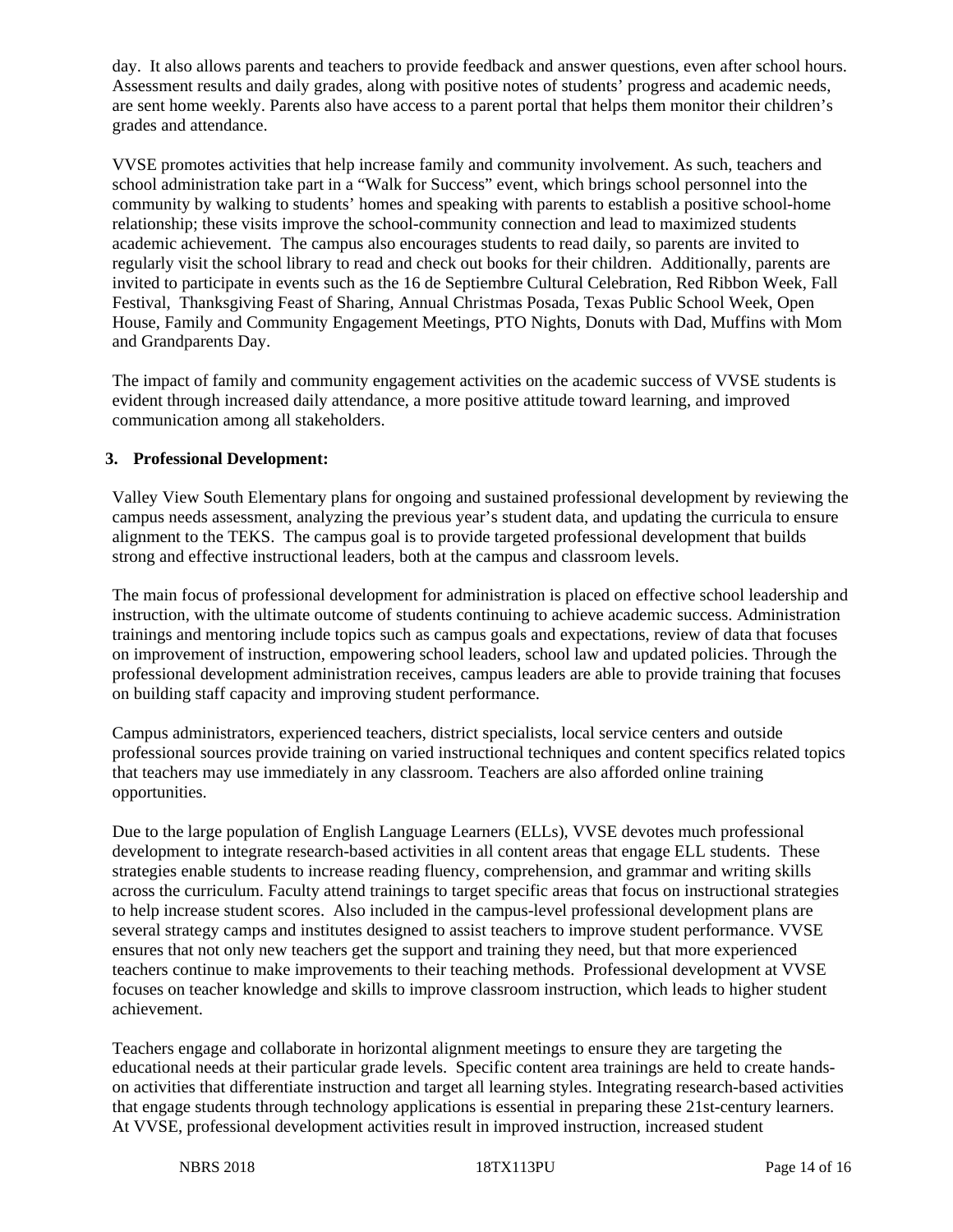achievement, and continuous school improvement.

#### **4. School Leadership:**

At Valley View South Elementary, the leadership philosophy is to challenge and support students to become productive citizens in their communities and the leaders of tomorrow. The school leadership team, which includes the Principal, Assistant Principal, the school Counselor and the Lead Teacher provide faculty with resources, materials, and appropriate professional development. The leadership team at VVSE works in unison to give all teachers, students, and staff a safe, well-structured environment that is conducive to learning by supporting their efforts to run the everyday classroom operations as smoothly as possible. This effort works because the team is dedicated to affording teachers the opportunity to deliver the high-quality instruction their students need to succeed.

The team also encourages input from teachers by directly involving them in the creation and implementation of curriculum and assessments and the desegregation of data through the use of action plans, monitoring sheets, and TEKS checklists. These actions, in turn, help teachers enhance their instructional approach to better differentiate for the academic needs of all students. Careful consideration for the special population students is taken when forming committees such as LPAC, RTI, 504, and Special Education to ensure that all necessary services and accommodations are provided to enhance student achievement. Careful and diligent planning by the VVSE leadership team ensures that the academic and emotional needs of all students will be addressed.

The administrative team sets the tone and creates an atmosphere where the students at VVSE are considered the most valuable stakeholders. Every morning the administration team welcomes the students, parents, teachers, and staff into the school with a friendly greeting. The team encourages parents to be part of their children's learning by actively participating in PTO assemblies, parent-teacher conferences, and various parent-student projects. The administration sends a clear message to parents that they are part of the VVSE team and vital to the overall success of their children's education. With parental support, teachers have a better understanding of students' backgrounds, experiences and prior knowledge, which, in turn, helps teachers develop appropriate lesson plans to make connections. The administration models teamwork by not only sharing responsibilities, but also by sharing the daily successes that impact students, teachers, and parents.

All supports provided by the leadership team have the explicit goal of helping students to become productive leaders of tomorrow.